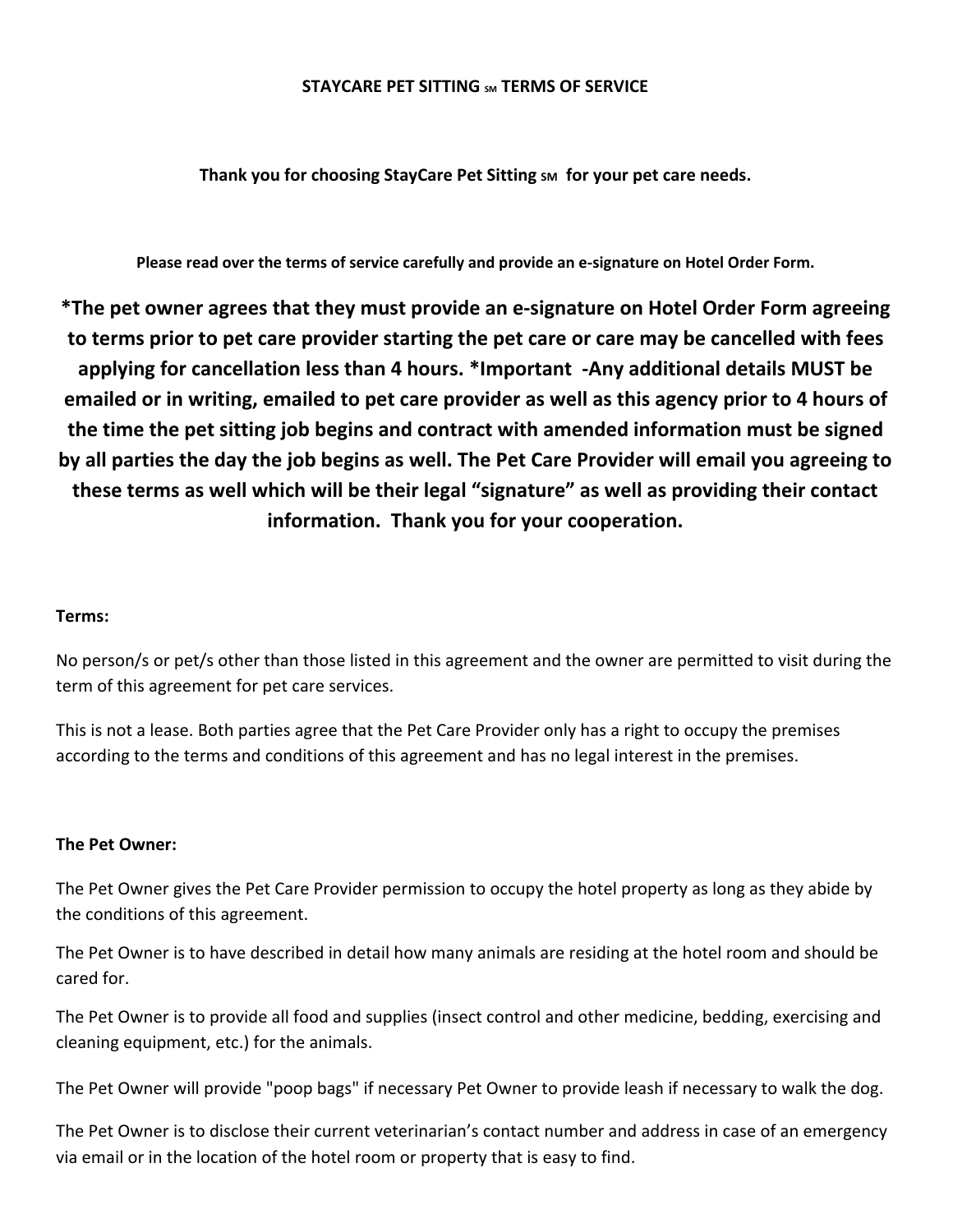The Pet Owner is to meet Pet Care Provider at least 15 minutes prior to start of pet care at the designated hotel room in order to give pet care provider access to the hotel room and the key.

The Pet Owner is to disclose if any bed bugs have been found on or in the hotel room property.

The Pet Owner is to disclose if anyone residing in or visiting the hotel room property has been contagious of any illness within the last 1 day prior to pet care.

The Pet Owner is to disclose if anyone residing in or visiting the hotel room has had lice prior to pet care.

The Pet Owner is to leave detailed printed or emailed instructions of pet care the day the pet care begins for the pet care provider in the hotel room where it is easily locate (if printed).

The Pet Owner is to provide the pet care provider with at least 4 Hours notice of any change of access to the property agreed to before the first day of the pet sitting assignment, unless an emergency occurs.

The Pet Owner is to make arrangements for payment for any services provided by a qualified veterinarian in the treatment and care of the pet owner's animals BEFORE pet care begins as the pet care provider is not responsible for that payment.

The Pet Owner states that all shots for each pet are up to date including monthly ea and tick medications.

The Pet Owner is required to disclose any previous aggressive behaviors of pets to the pet care provider.

The Pet Owner is responsible for any injury caused to pet care provider or the general public by pet owner's pet(s) or condition of hotel room or property.

The Pet owner agrees not to disclose Pet Care Provider's or Cara Cline's contact information to 3rd party companies in order to prot or for any reason without written permission from Pet Care Provider or Cara Cline.

The Pet Owner agrees that this contract is copyrighted and not to be shared with other parties, clients or other Pet Care Providers or Services of any kind.

The Pet Owner cannot share quoted (out of contract) or agreed upon prices in this contract with anyone not listed in this contract. \*Failure to comply with these privacy descriptions listed in this agreement may result in legal action against pet owner.

The Pet Owner cannot share quoted (out of contract) or agreed upon prices in this contract with anyone not listed in this contract due to the prices being the Referred Pet Care Provider's and / or StayCare Pet Sitting's company "Trade Secrets".

\*Failure to comply with these privacy descriptions may result in legal action against Pet Owner.

**The Pet Care Provider:**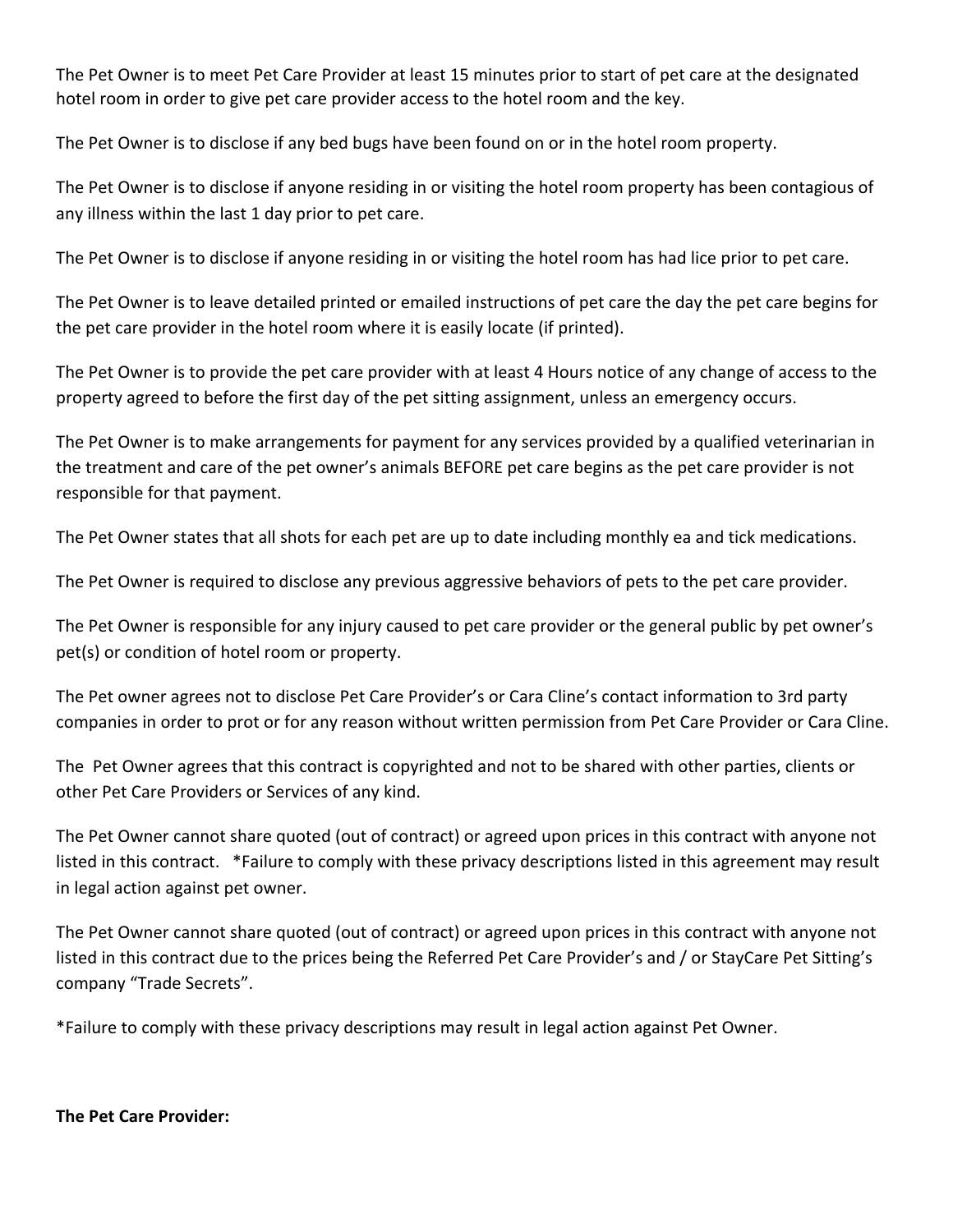The Pet Care Provider agrees not to allow any person(s) in the hotel room or on the property who are not a part of this written agreement unless otherwise approved by the pet owner.

The Pet Care Provider agrees Not to sublet the premises for any reason.

The Pet Care Provider agrees Not to share the address or contact information of the room number or property without the pet owner's permission except "in case of emergency" contacts listed on this agreement.

The Pet Care Provider is not liable for any loss or damage in the event a burglary or other crime that should occur while under this contract. Pet owner agrees to secure hotel room prior to leaving the property. Pet care provider will attempt to re-secure the hotel room to client instructions at the end of each visit.

The Pet Care Provider is not to use the hotel room or property, or allow the hotel or property to be used for any illegal purpose. not to purposely cause a nuisance in the hotel room or on the property.

The Pet Care Provider is not to keep any animal in the hotel room or property other than those listed in this agreement without the permission of the pet owner.

The Pet Care Provider is not to block any sink or drain on purpose in hotel room or on the property.

The Pet Care Provider is not to purposely cause any damage to the hotel room or property.

The Pet Care Provider is to notify the pet owner as soon as possible of any damage to the hotel room or property.

The Pet Care Provider is to leave the hotel room or property as nearly as possible in the same condition (fair wear and tear excepted) as at the start of this agreement.

The Pet Care Provider is to keep windows and doors locked where appropriate and ensure that any other security measures in the hotel room or property are used effectively.

The Pet Care Provider is to make sure pets do not get any human food while in pet care provider's care.

The Pet Care Provider will do their best to avoid grass or plants of any kind due to possible toxic chemicals on walks and outside of the hotel room but cannot guarantee this.

The Pet Care Provider is to make every reasonable eort to ensure the good health, comfort, safety and happiness of the animals listed in this agreement.

The Pet Care Provider is to follow the pet owner's instructions as far as possible in the care of the animals listed in this agreement.

In the event of inclement weather or natural disaster Pet Care Provider will use their best judgment in caring for pets.

The Pet Care Provider is not responsible for pet(s) running away from the hotel room or property.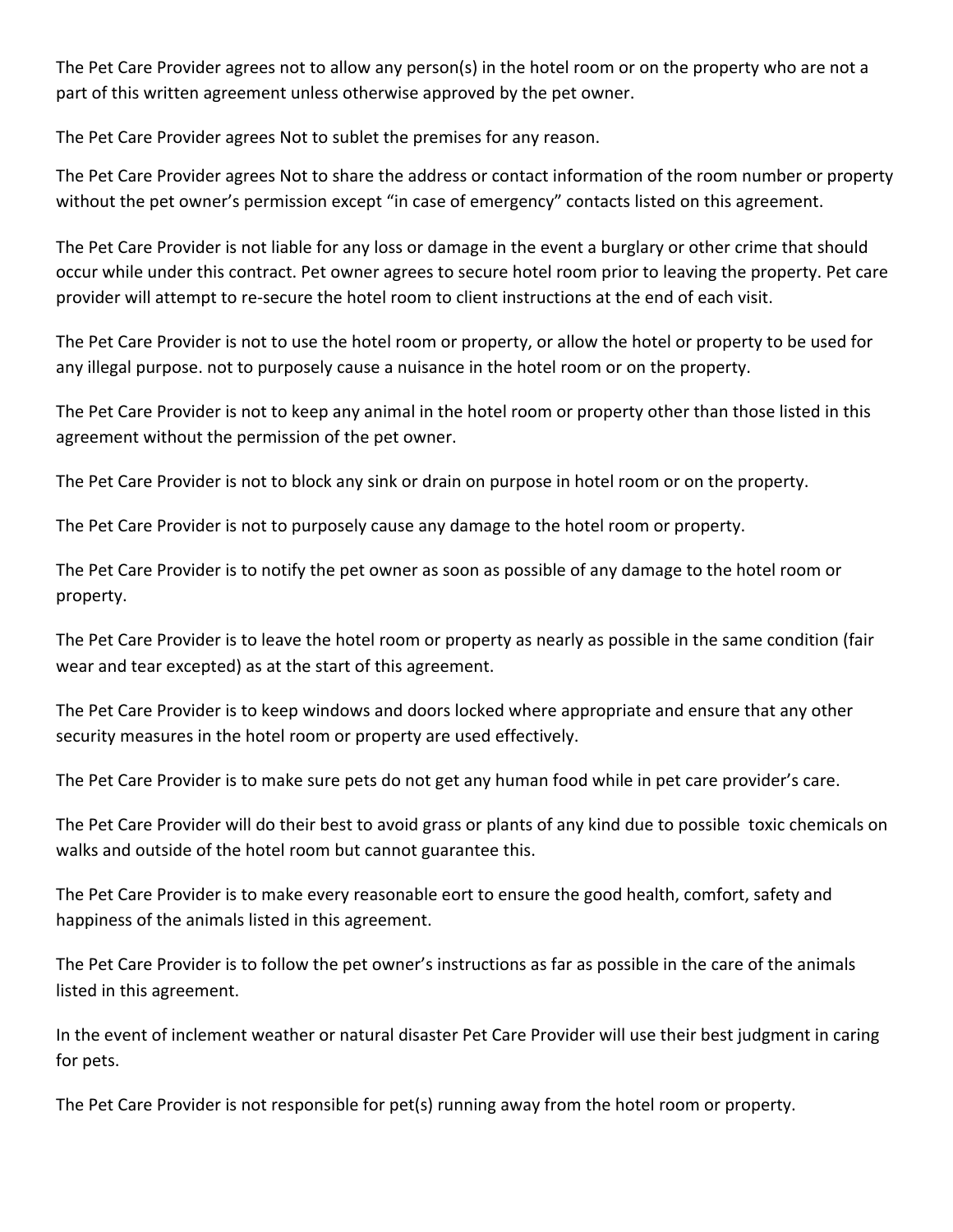The Pet Care Provider does not assume and has no liability for any injuries the pet(s) may sustain while in the hotel room or property.

The Pet Care Provider is to text owners (or email with photos if out of range) with photos of pet and updates at least once a shift.

If Pet Care Provider has permission to take pets in car, Pet Care Provider is to never leave pets alone in a car unattended at any time during shift and must have air conditioning in good working order if driving pets to and from locations.

The Pet Care Provider is not liable for pets that are left outside the hotel room or may escape when pet care provider is not in attendance due to another hotel employee or person.

If pet(s) escape while Pet Care Provider is in attendance and the reason is due to faulty equipment of the Pet Owner's (faulty leash, a door that cannot lock, etc.). The Pet Care Provider is not responsible but will do the best they can to retrieve said pet and alert Pet Owner if any issues arise. Pet Care Provider is not responsible for pet attacking other pets or humans and will do their best to remove the pet from any possible altercation with any other pets or humans at time of possible altercation and will alert the Pet Owner immediately with any concern of a possible altercation.

The Pet Care Provider agrees not to disclose Pet Owner's contact information to 3rd party companies in order to profit or for any reason without written permission from Pet Owner.

The Pet Care Provider cannot share quoted (out of contract) or agreed upon prices in this contract with anyone not listed in this contract.

# **Additional Terms:**

At the end of the scheduled pet care, if the Pet Owner has not returned to the hotel room from their outing in time for the Pet Care Provider to leave, the Pet Care Provider will attempt to contact the Pet Owner using the phone number given in the "Client Contract Form" and on this agreement. If the Pet Owner cannot be reached, the Pet Care Provider may leave pet unattended in the hotel room, against hotel policy between Pet Owner and hotel reservation agreement, leaving the hotel key at the front desk for the Pet Owner to retrieve.

At the end of the scheduled pet care, if the Pet Owner has not returned to the hotel room from their outing in time for the Pet Care Provider to leave and the pet sitter contacted the pet owner with the pet owner agreeing to additional time in writing (email or text), said additional time will be billed in 15 minute increments.

\*If there are days where the Pet Owner or Pet Care Provider needs to change the schedule for any reason, they will choose to communicate via text (for immediate changes) and / or the email ["staycarepetsitting@gmail.com"](mailto:staycarepetsitting@gmail.com). Verbal communication may not be legally valid.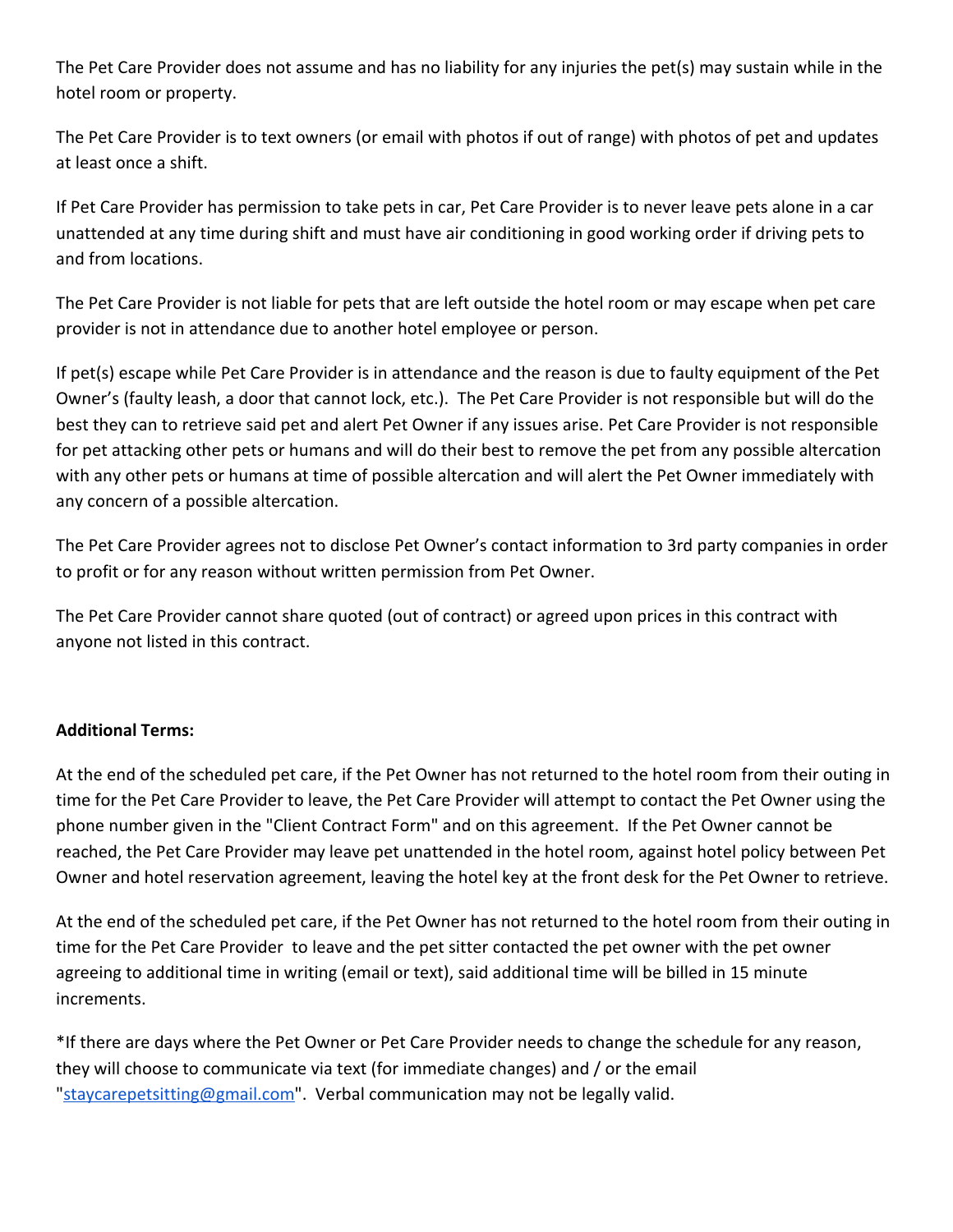\*For emergency vet clinic: Monterey Peninsula Vet: 20 Lower Ragsdale Dr #150, Monterey, CA 93940, 831-373-7374.

\*Pet Care Provider Cannot pay for emergency medical issues to any vet or other medical or non medical person or company at any time. Pet Owner will provide "poop bags" if necessary Pet Owner to provide leash if necessary to walk the dog. Pet Care Provider to pick up poop behind pet and dispose according to instructions from pet owner or hotel.

Hotel Key: Typically given after 15 minute meet n greet in room, or a key will either be on hold at the front desk for each Pet Care Provider, or given to the Pet Care Provider by the Pet Owner prior to pet care. Key will be returned to the front desk upon leaving the property, or to the Pet Owner if met at the property at or before pet care is complete.

# **Security:**

If Pet Owner decides to install a security camera within the hotel room or property, it is legal in all 50 states (U.S.) and they must disclose it to the Pet Care Provider. Security cameras in bathrooms and sleeping areas are against the law in most states and not allowed to be used when Pet Care Provider is vacating the property due to breaching privacy. For more information on security cameras and laws, please visit these links: https://www.care.com/a/nanny-cam-yes-or-no-1209271139 http://www.legalmatch.com/law-library/article/babysitternannycamera-legality.html

\*I do not allow "Alexa", "Google Home" or other similar devices to record our voices. I do not mind cameras, but the other recording is a breach in privacy for Pet Care Providers.

**Acceptance of Terms; Modifications:**. These Terms of Service (the "Terms") are a binding legal agreement between the Pet Owner and StayCare Pet Sitting. The Terms govern the use of StayCare Pet Sitting's services for Pet Owners to connect, communicate with, and arrange for the provision of pet care services. The Terms govern all use of the StayCare Pet Sitting Service, whether accessed from an email, the website (staycarepetsitting.com), StayCare Pet Sitting's Facebook application and other social media sites that mention StayCare Pet Sitting, online or phone support offerings, or any other access point made available to the Pet Owner by StayCare Pet Sitting. BY ACCESSING OR USING THE STAYCARE PET SITTING SERVICE, YOU ACCEPT THESE TERMS.

The Pet Owner understands and agrees that StayCare Pet Sitting may change the Terms from time to time, and that any such changes will be effective immediately when the modified Terms are posted on the StayCare Pet Sitting website. The Pet Owner's continued use of StayCare Pet Sitting's Service after the modified Terms are posted will constitute the Pet Owner's consent to be bound by the modified Terms.

**Written Agreements**: This Terms of Service Form will act as the legal and binding contract for the requested Pet Care. All emails regarding changes of any kind will act as addendums to this contract.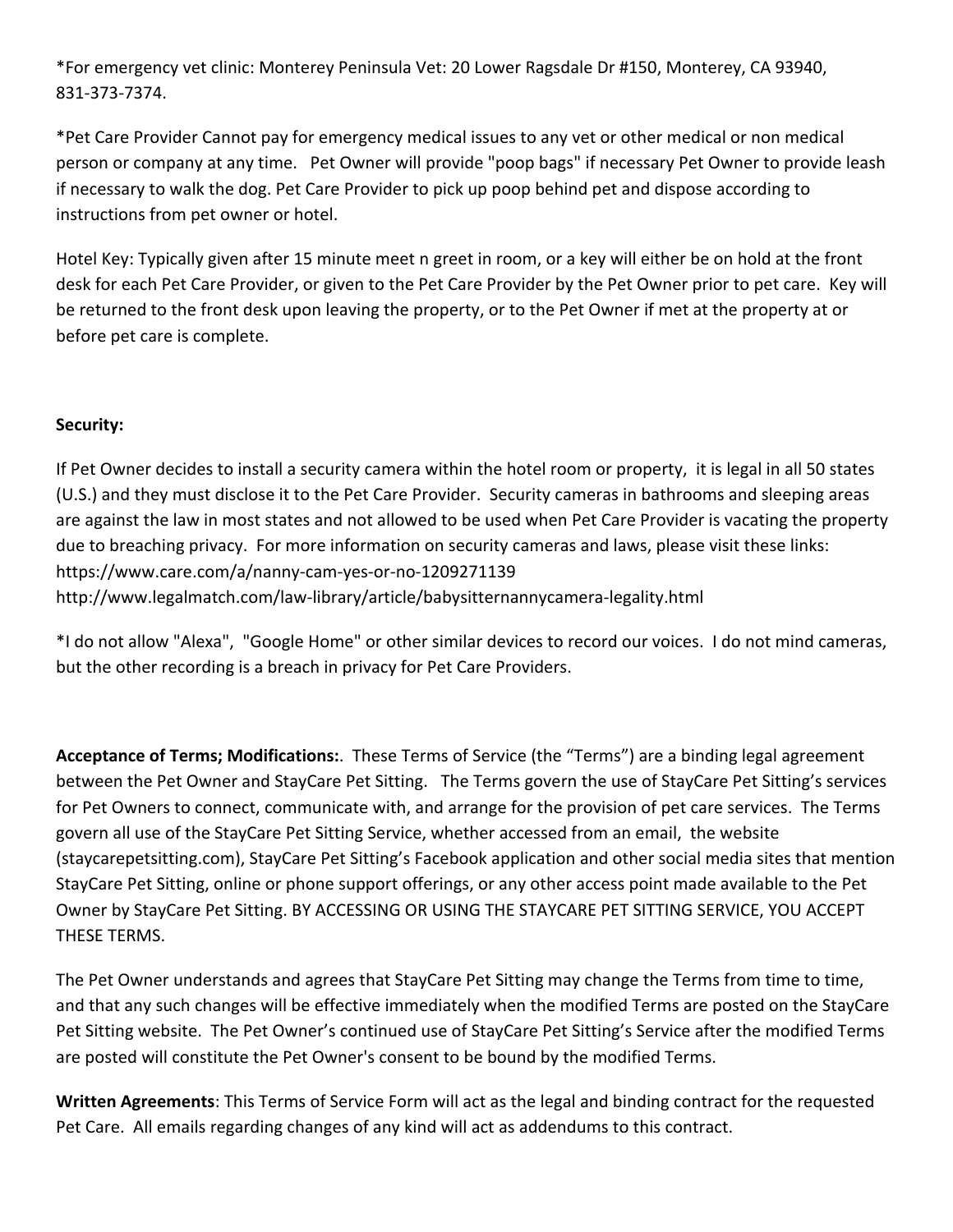**Employment**: Depending on your arrangement with the domestic worker (Pet Care Provider), you may have employer responsibilities. The domestic worker may be your employee or an independent contractor depending on the relationship you have with him or her. If you direct and control the manner and means by which the domestic worker performs his or her work you may have employer responsibilities, including employment taxes and workers' compensation, under state and federal law. This is true for any and all domestic workers who come to your home, i.e. house cleaners, gardeners, etc.. For additional information contact your local Employment Development Department and the Internal Revenue Service.

StayCare Pet Sitting makes no representations or warranties about the quality of boarding, pet sitting, dog walking, house sitting, transportation, or other services provided by the Pet Care Provider, or about the interactions and dealings with the Pet Owners. Pet Owners and the Pet Provider are solely responsible for making decisions that are in the best interests of themselves and their pets. For example, each Pet Owner using StayCare Pet Sitting's services, is responsible for keeping current his or her own pet's vaccinations, and we will have no liability for anyone's failure to vaccinate his or her pet.

If Pet Owner is not satisfied for any reason with the Pet Care Provider, the Pet Owner will NOT state, compose or publish any negative remarks against StayCare Pet Sitting in any way. This includes verbally, in print, on a phone, fax or any communication and anywhere on the Internet.

All requests for hotel pet care must be ordered through the staycarepetsitting.com website forms (if details have changed).

# **Release**:

StayCare Pet Sitting hereby expressly disclaims, and the Pet Owner hereby expressly releases StayCare Pet Sitting from, any and all liability whatsoever for any controversies, claims, suits, injuries, loss, harm and/or damages arising from and/or in any way related to the Pet Owner's interactions or dealings with the Pet Care Provider and the acts and/or omissions of the Pet Care Provider and Pet Owners, whether online or offline. Pet Owner acknowledges and agrees that Pet Owner's use and provision of pet care services is at the sole risk of the Pet Owner.

## **6. Payment:**

**Payments are due from Pet Owner within 24 hours of the end of the scheduled pet care with 50% down due before the pet care begins**. Payments are to be made via PayPal using the email address "staycarepetsitting@gmail.com" **in order to make the payment using the "friends and family" method only.** Using the "services" method of payment will result in the Pet Owner being charged the service fee that PayPal then charges. That fee will be due from Pet Owner in 2 days of the last day of scheduled pet care and carry over a 3% late fee every 5 days after the initial late fee was due.

# **Termination of agreement and arbitration:**

Pet Owner and the Pet Care Provider have agreed to payment terms before the scheduled pet care has begun. In order for StayCare Pet Sitting to assist in this circumstance, Pet Owner must alert StayCare Pet Sitting to this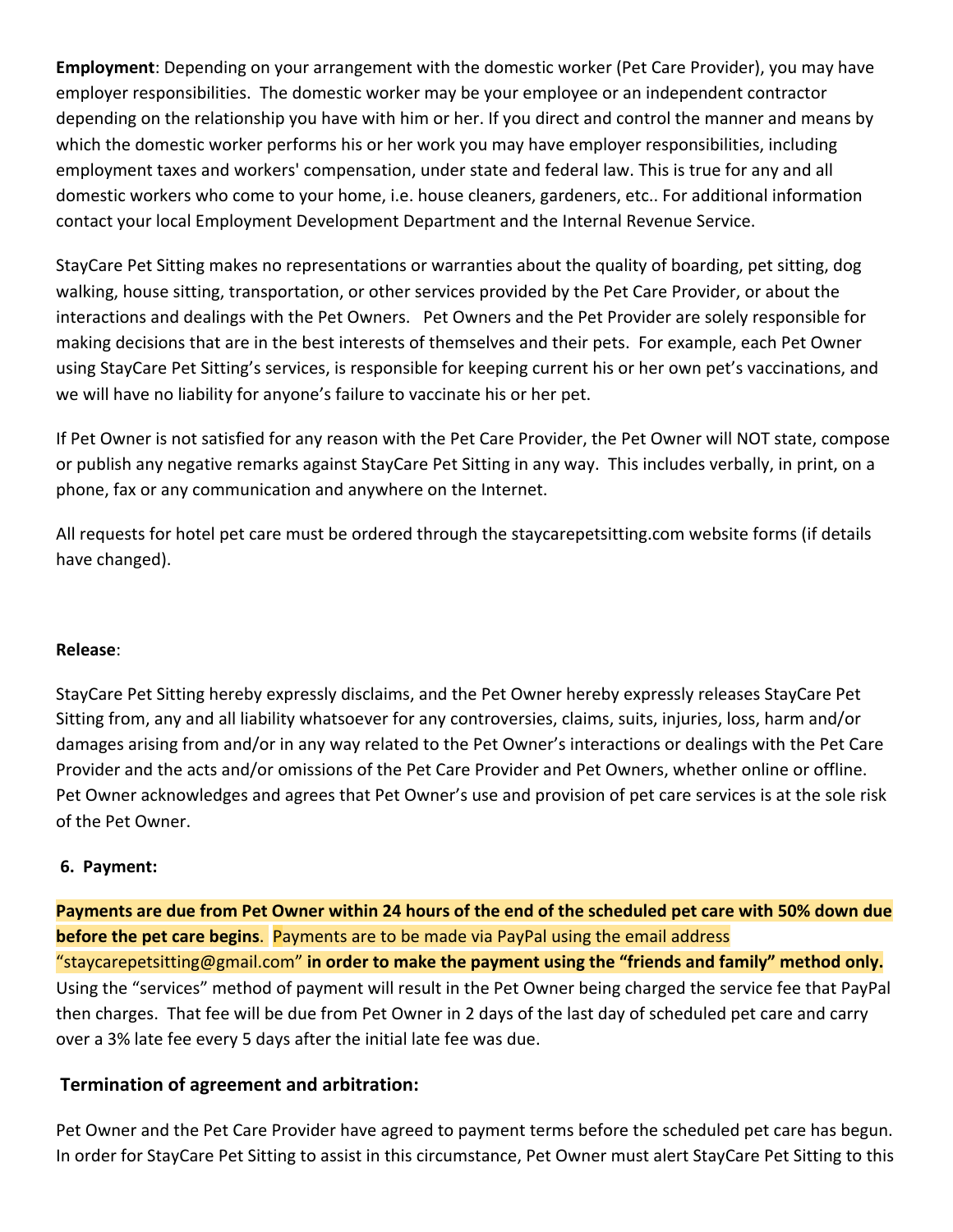# cancellation of service. **StayCare Pet Sitting highly recommends that the Pet Owner have a "back up plan" for such emergencies such as cancellation.**

In the case of the Pet Care Provider cancelling a pet care job, if the Pet Owner has made a deposit that StayCare Pet Sitting has collected, StayCare Pet Sitting will release the deposit back to the Pet Owner within 7 days of cancellation, minus the days that the et Care Provider had completed pet care. If the Pet Care Provider has accepted the deposit, both parties must agree on the release terms before the first day that the pet care job begins.

\*If Pet / Homeowner and Pet Care Provider are in dispute regarding cancellation and StayCare Pet Sitting is holding the deposit, StayCare Pet Sitting will release the agreed to amount upon written resolution of said dispute within 14 days of receiving written resolution by both parties.

In the case of cancellation by Pet Owner for any reason, if the Pet Owner does not abide by the written agreement with the Pet Care Provider's cancellation policies and the Pet Owner does not pay the Pet Care Provider within the terms of those policies, Pet Owner will pay StayCare Pet Sitting a fee based on the terms of the cancellation. If cancelling the entire pet sitting job, 20% of the agreed price of the entire scheduled pet care job is due to StayCare Pet Sitting within 14 days of the original end date of the scheduled pet care job. A late fee of 3% will be added to the existing balance every 30 days after the initial 14 day due date has passed. Non-payment to StayCare Pet Sitting may result in legal action against Pet / Owner.

Any controversy or claim arising out of or in relation to this contract shall be brought to Small Claims Court before any other action is taken. If the matter cannot be resolved in Small Claims Court then the parties agree to binding Arbitration in accordance with the State of California. The arbitrator shall be based on the rules of the American Arbitration Association.

## **Indemnification**

Pet Owner agrees to defend and indemnify StayCare Pet Sitting, and their agents for all damages they may suffer, including legal fees and expenses, resulting acts of or from representations based upon any information, either written or oral, provided by the other or by the omission of any material information.

## **Jurisdiction and attorney's fees:**

Each party hereto consents to the jurisdiction of the Courts of the State of California and the terms and provisions of the agreement shall be governed by the laws of the State of California.If any provision in this Agreement is held by a court of competent jurisdiction to be invalid,void, or unenforceable, the remaining provisions will nevertheless continue in full force without being impaired or invalidated in any way.